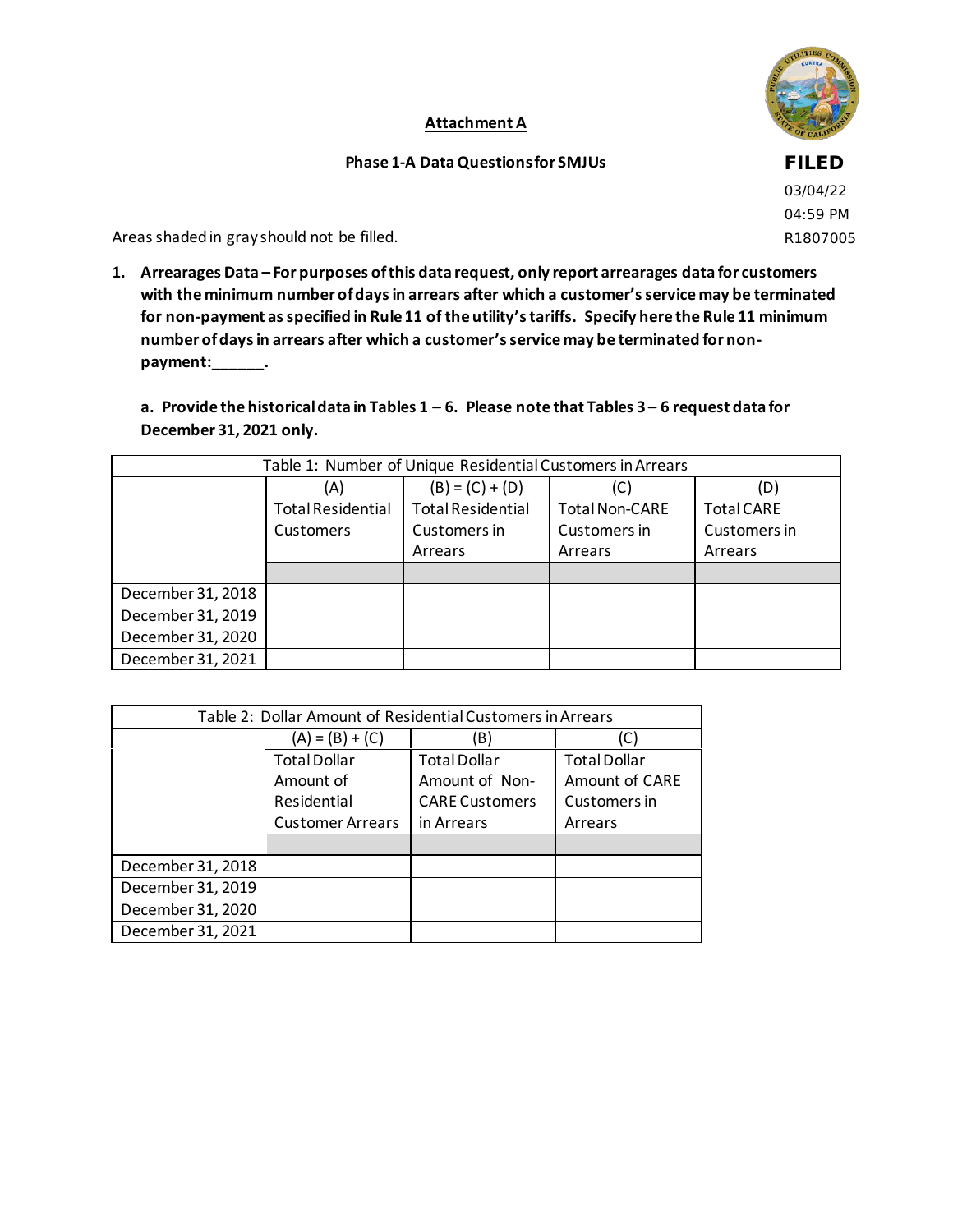| Table 3: Number of Unique Residential Customers in Arrears - December 31, 2021 |                          |                          |                       |                   |
|--------------------------------------------------------------------------------|--------------------------|--------------------------|-----------------------|-------------------|
|                                                                                | (A)                      | $(B) = (C) + (D)$        | (C)                   |                   |
|                                                                                | <b>Total Residential</b> | <b>Total Residential</b> | <b>Total Non-CARE</b> | <b>Total CARE</b> |
|                                                                                | Customers                | Customers in             | Customers in          | Customers in      |
|                                                                                |                          | Arrears                  | Arrears               | Arrears           |
|                                                                                |                          |                          |                       |                   |
| 31 - 60 Days Late                                                              |                          |                          |                       |                   |
| $61 - 180$ Days Late                                                           |                          |                          |                       |                   |
| 181+ Days Late                                                                 |                          |                          |                       |                   |
| Total                                                                          |                          |                          |                       |                   |

| Table 4: Number of Unique Residential Customers in Arrears - December 31, 2021 |                          |                          |                       |                   |
|--------------------------------------------------------------------------------|--------------------------|--------------------------|-----------------------|-------------------|
|                                                                                | (A)                      | $(B) = (C) + (D)$        |                       | (D)               |
|                                                                                | <b>Total Residential</b> | <b>Total Residential</b> | <b>Total Non-CARE</b> | <b>Total CARE</b> |
|                                                                                | Customers                | Customers in             | Customers in          | Customers in      |
|                                                                                |                          | Arrears                  | Arrears               | Arrears           |
|                                                                                |                          |                          |                       |                   |
| Less Than \$250                                                                |                          |                          |                       |                   |
| $$250 - $499$                                                                  |                          |                          |                       |                   |
| $$500+$                                                                        |                          |                          |                       |                   |
| Total                                                                          |                          |                          |                       |                   |

| Table 5: Dollar Amount of Residential Customers in Arrears - December 31, 2021 |                         |                       |                     |  |
|--------------------------------------------------------------------------------|-------------------------|-----------------------|---------------------|--|
|                                                                                | $(A) = (B) + (C)$       | B)                    |                     |  |
|                                                                                | <b>Total Dollar</b>     | <b>Total Dollar</b>   | <b>Total Dollar</b> |  |
|                                                                                | Amount of               | Amount of Non-        | Amount of CARE      |  |
|                                                                                | Residential             | <b>CARE Customers</b> | Customers in        |  |
|                                                                                | <b>Customer Arrears</b> | in Arrears            | Arrears             |  |
|                                                                                |                         |                       |                     |  |
| 31 - 60 Days Late                                                              |                         |                       |                     |  |
| 61 - 180 Days Late                                                             |                         |                       |                     |  |
| 181+ Days Late                                                                 |                         |                       |                     |  |
| Total                                                                          |                         |                       |                     |  |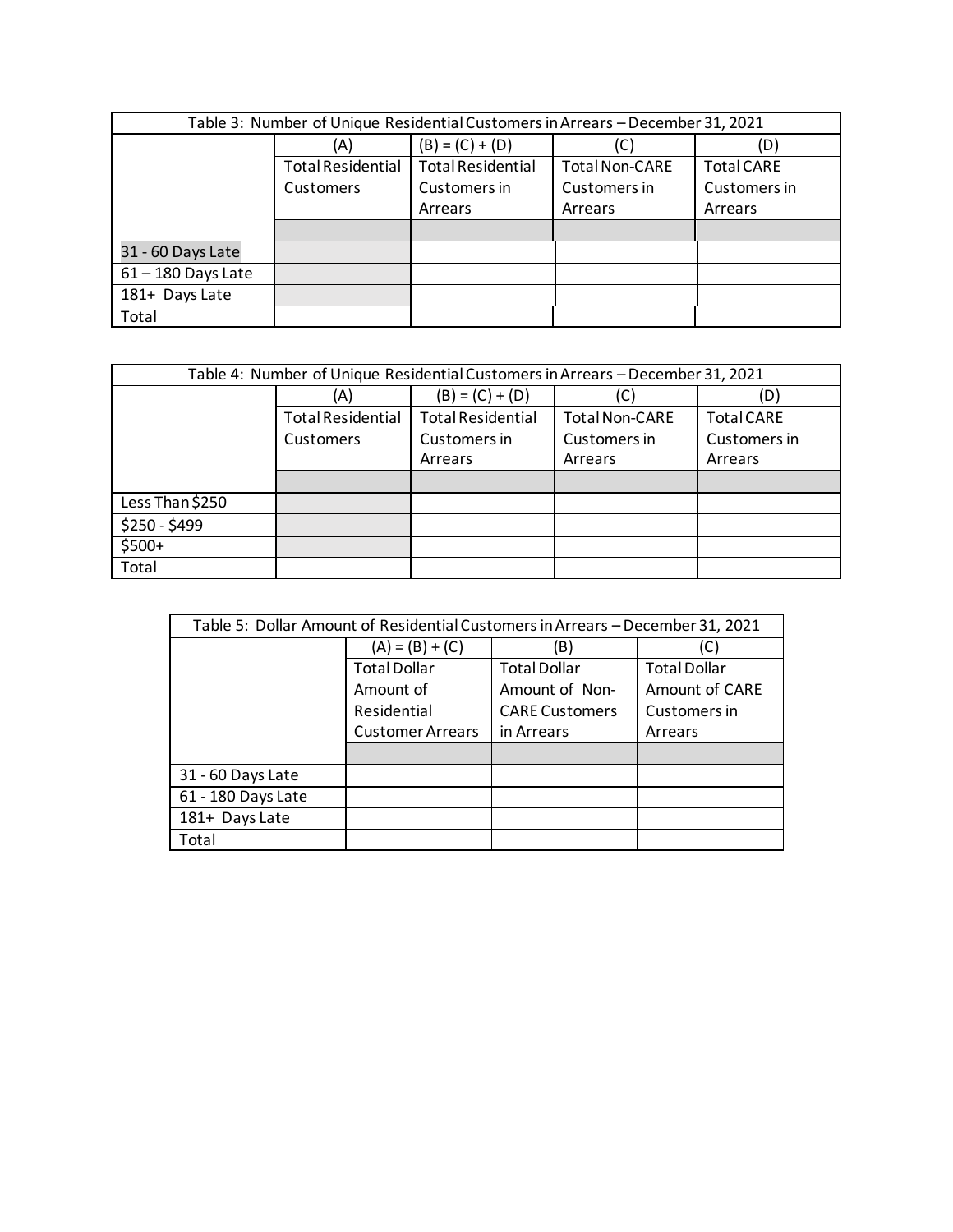| Table 6: Dollar Amount of Residential Customers in Arrears - December 31, 2021 |                         |                       |                     |  |
|--------------------------------------------------------------------------------|-------------------------|-----------------------|---------------------|--|
|                                                                                | $(A) = (B) + (C)$       |                       | (C)                 |  |
|                                                                                | <b>Total Dollar</b>     | <b>Total Dollar</b>   | <b>Total Dollar</b> |  |
|                                                                                | Amount of               | Amount of Non-        | Amount of CARE      |  |
|                                                                                | Residential             | <b>CARE Customers</b> | Customers in        |  |
|                                                                                | <b>Customer Arrears</b> | in Arrears            | Arrears             |  |
|                                                                                |                         |                       |                     |  |
| Less Than \$250                                                                |                         |                       |                     |  |
| \$250 - \$499                                                                  |                         |                       |                     |  |
| \$500+                                                                         |                         |                       |                     |  |
| Total                                                                          |                         |                       |                     |  |

## **b. Provide projected data for Tables 7 – 8 and Tables 10 – 13. Include the Estimated Date in the table header.**

Project the data in Tables 3 and 5 for the estimated date that the utility will recommence disconnections for non-payment.<sup>1</sup> If unable to make a projection, assume the customer count and corresponding dollar amount data for December 31, 2021 remains constant until such time that disconnections for non-payment recommence.

| Table 7: Number of Unique Residential Customers in Arrears |                                                                                                    |                                                      |    |     |  |
|------------------------------------------------------------|----------------------------------------------------------------------------------------------------|------------------------------------------------------|----|-----|--|
|                                                            |                                                                                                    | As of Date Disconnections for Non-Payment Recommence |    |     |  |
|                                                            | <b>Estimated Date:</b>                                                                             |                                                      |    |     |  |
|                                                            | (A)                                                                                                | $(B) = (C) + (D)$                                    | (C | (D) |  |
|                                                            | <b>Total Residential</b><br><b>Total Residential</b><br><b>Total Non-CARE</b><br><b>Total CARE</b> |                                                      |    |     |  |
|                                                            | Customers in<br>Customers in<br>Customers in<br>Customers                                          |                                                      |    |     |  |
|                                                            | Arrears<br>Arrears<br>Arrears                                                                      |                                                      |    |     |  |
|                                                            |                                                                                                    |                                                      |    |     |  |
| 31 - 60 Days Late                                          |                                                                                                    |                                                      |    |     |  |
| 61 - 180 Days Late                                         |                                                                                                    |                                                      |    |     |  |
| 181+ Days Late                                             |                                                                                                    |                                                      |    |     |  |
| Total                                                      |                                                                                                    |                                                      |    |     |  |

<sup>&</sup>lt;sup>1</sup> Utilities that receive California Arrearage Payment Program(CAPP) funding are required to: Not disconnect customers with arrearages accrued during the COVID-19 pandemic bill relief period while CSD reviews and approves all pending CAPP applications; and not disconnect a CAPP recipient's utility service for 90 days after a CAPP benefit is applied, regardless of the balance owed.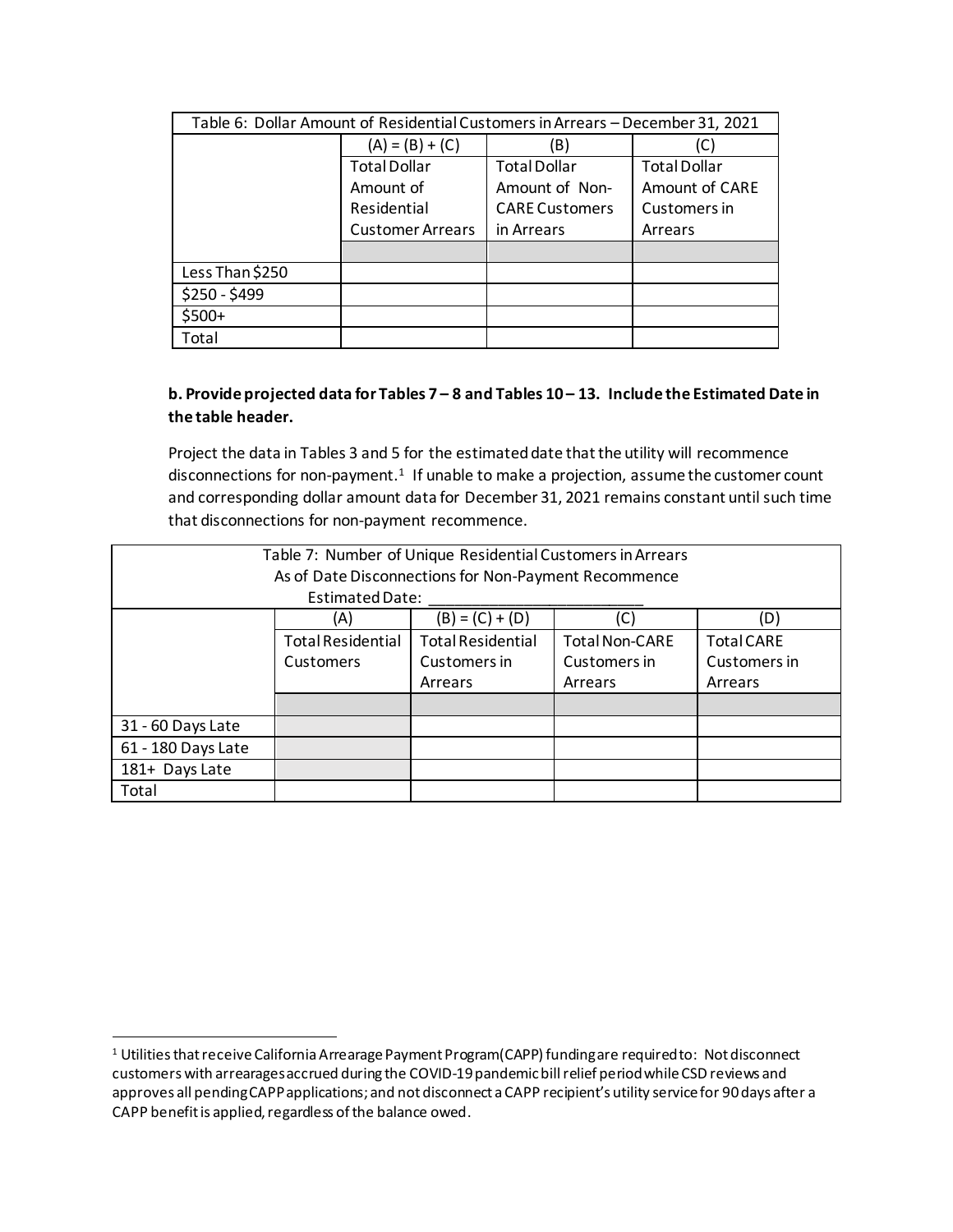| Table 8: Dollar Amount of Residential Customers in Arrears |                                               |                                                      |                     |  |  |  |
|------------------------------------------------------------|-----------------------------------------------|------------------------------------------------------|---------------------|--|--|--|
|                                                            |                                               | As of Date Disconnections for Non-Payment Recommence |                     |  |  |  |
|                                                            | <b>Estimated Date:</b>                        |                                                      |                     |  |  |  |
|                                                            | $(A) = (B) + (C)$                             | (B)                                                  | C.                  |  |  |  |
|                                                            | <b>Total Dollar</b>                           | <b>Total Dollar</b>                                  | <b>Total Dollar</b> |  |  |  |
|                                                            | Amount of CARE<br>Amount of Non-<br>Amount of |                                                      |                     |  |  |  |
|                                                            | Residential                                   | <b>CARE Customers</b>                                | Customers in        |  |  |  |
|                                                            | <b>Customer Arrears</b>                       | in Arrears                                           | Arrears             |  |  |  |
|                                                            |                                               |                                                      |                     |  |  |  |
| 31 - 60 Days Late                                          |                                               |                                                      |                     |  |  |  |
| 61 - 180 Days Late                                         |                                               |                                                      |                     |  |  |  |
| 181+ Days Late                                             |                                               |                                                      |                     |  |  |  |
| Total                                                      |                                               |                                                      |                     |  |  |  |

California Arrearage Payment Program (CAPP) utility awards are shown in Table 9.<sup>2</sup>

| Table 9: California Arrearage Payment Program Utility Awards |                     |                   |                       |  |
|--------------------------------------------------------------|---------------------|-------------------|-----------------------|--|
|                                                              | Arrearages          | <b>CAPP Award</b> | Estimated             |  |
|                                                              | Reported in         |                   | Residential           |  |
|                                                              | <b>CAPP Utility</b> |                   | Customers             |  |
|                                                              | Survey              |                   | <b>Receiving CAPP</b> |  |
|                                                              |                     |                   | <b>Benefit</b>        |  |
| Bear Valley Electric Service (BVES)                          | \$709,455           | \$321,068         | 817                   |  |
| Liberty Utilities (Liberty)                                  | \$1,748,287         | \$790,857         | 1,930                 |  |
| PacifiCorp                                                   | \$3,610,572         | \$1,633,140       | 1,627                 |  |
| Southwest Gas (SWGas)                                        | \$10,271,607        | \$4,645,762       | 34,276                |  |

Using the data in Table 7 and 8 as a starting point, net from this data the effect of applying the CAPP awards in Table 9 to customer balances.

| Table 10: Number of Unique Residential Customers in Arrears, Net of Effect of CAPP Funding |                                                                                                    |                                                      |  |     |  |
|--------------------------------------------------------------------------------------------|----------------------------------------------------------------------------------------------------|------------------------------------------------------|--|-----|--|
|                                                                                            |                                                                                                    | As of Date Disconnections for Non-Payment Recommence |  |     |  |
|                                                                                            | <b>Estimated Date:</b>                                                                             |                                                      |  |     |  |
|                                                                                            | (A)                                                                                                | $(B) = (C) + (D)$                                    |  | (D) |  |
|                                                                                            | <b>Total Residential</b><br><b>Total Residential</b><br><b>Total Non-CARE</b><br><b>Total CARE</b> |                                                      |  |     |  |
|                                                                                            | Customers in<br>Customers in<br>Customers in<br>Customers                                          |                                                      |  |     |  |
|                                                                                            | Arrears<br>Arrears<br>Arrears                                                                      |                                                      |  |     |  |
|                                                                                            |                                                                                                    |                                                      |  |     |  |
| 31 - 60 Days Late                                                                          |                                                                                                    |                                                      |  |     |  |
| 61 - 180 Days Late                                                                         |                                                                                                    |                                                      |  |     |  |
| 181+ Days Late                                                                             |                                                                                                    |                                                      |  |     |  |
| Total                                                                                      |                                                                                                    |                                                      |  |     |  |

<sup>2</sup> <https://www.csd.ca.gov/Shared%20Documents/CAPP-Utility-Allocation-Summary.pdf>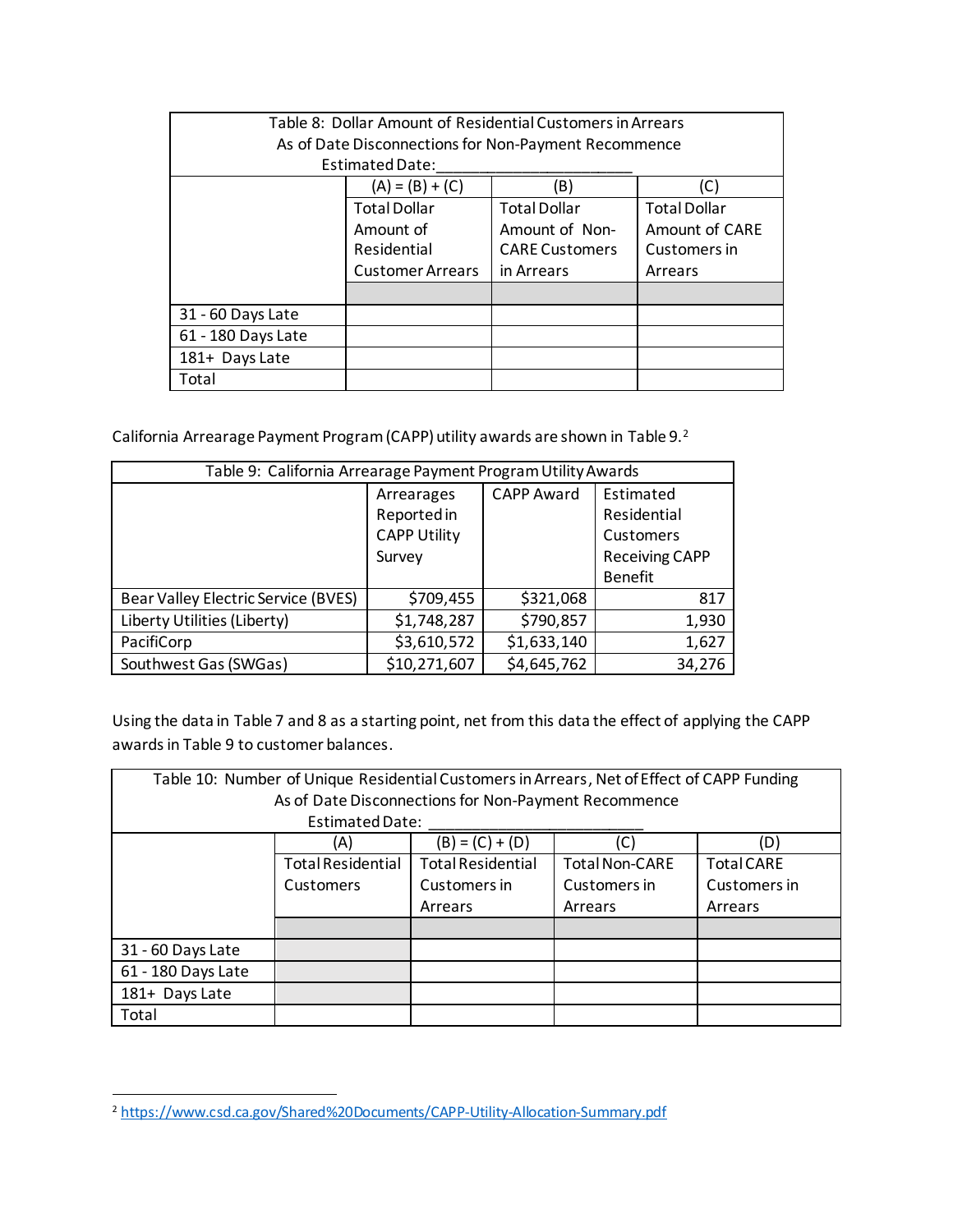| Table 11: Dollar Amount of Residential Customers in Arrears, Net of CAPP Funding |                                                      |                       |                     |  |  |  |
|----------------------------------------------------------------------------------|------------------------------------------------------|-----------------------|---------------------|--|--|--|
|                                                                                  | As of Date Disconnections for Non-Payment Recommence |                       |                     |  |  |  |
|                                                                                  | <b>Estimated Date:</b>                               |                       |                     |  |  |  |
|                                                                                  | $(A) = (B) + (C)$                                    | (B)                   | (C)                 |  |  |  |
|                                                                                  | <b>Total Dollar</b>                                  | <b>Total Dollar</b>   | <b>Total Dollar</b> |  |  |  |
|                                                                                  | Amount of                                            | Amount of Non-        | Amount of CARE      |  |  |  |
|                                                                                  | Residential                                          | <b>CARE Customers</b> | Customers in        |  |  |  |
|                                                                                  | <b>Customer Arrears</b><br>in Arrears<br>Arrears     |                       |                     |  |  |  |
|                                                                                  |                                                      |                       |                     |  |  |  |
| 31 - 60 Days Late                                                                |                                                      |                       |                     |  |  |  |
| 61 - 180 Days Late                                                               |                                                      |                       |                     |  |  |  |
| 181+ Days Late                                                                   |                                                      |                       |                     |  |  |  |
| Total                                                                            |                                                      |                       |                     |  |  |  |

Using the data in Table 10 and 11 as a starting point, net from this data the number of customers who are enrolled and current in a Small Electric or Gas Utility COVID-19 Residential Relief Payment Plan<sup>3</sup> (COVID Arrearages Payment Plan) or current on any other payment plan and provide corresponding dollar data for these customers. **The customer count and corresponding dollar amount in Tables 12 and 13 should reflect customers who are at risk of disconnection as of the date that disconnections for non-paymentrecommence.**

| Table 12: Number of Unique Residential Customers in Arrears - Net of Effect of CAPP Funding |                                                                     |                                                      |  |                   |  |  |
|---------------------------------------------------------------------------------------------|---------------------------------------------------------------------|------------------------------------------------------|--|-------------------|--|--|
|                                                                                             | And Netted of Customers Current on COVID Arrearages Payment Plan or |                                                      |  |                   |  |  |
|                                                                                             |                                                                     | Other Payment Plan                                   |  |                   |  |  |
|                                                                                             |                                                                     | As of Date Disconnections for Non-Payment Recommence |  |                   |  |  |
|                                                                                             | <b>Estimated Date:</b>                                              |                                                      |  |                   |  |  |
|                                                                                             | (C)<br>$(B) = (C) + (D)$<br>(D)<br>(A)                              |                                                      |  |                   |  |  |
| <b>Total Residential</b><br><b>Total Non-CARE</b><br>Total                                  |                                                                     |                                                      |  | <b>Total CARE</b> |  |  |
|                                                                                             | Residential<br>Customers in<br>Customers in<br>Customers in         |                                                      |  |                   |  |  |
|                                                                                             | <b>Customers</b><br>Arrears<br>Arrears<br>Arrears                   |                                                      |  |                   |  |  |
|                                                                                             |                                                                     |                                                      |  |                   |  |  |
| 31 - 60 Days Late                                                                           |                                                                     |                                                      |  |                   |  |  |
| 61 - 180 Days Late                                                                          |                                                                     |                                                      |  |                   |  |  |
| 181+ Days Late                                                                              |                                                                     |                                                      |  |                   |  |  |
| Total                                                                                       |                                                                     |                                                      |  |                   |  |  |

<sup>&</sup>lt;sup>3</sup> See Decision Addressing Energy Utility Customer Bill Debt Via Automatic Enrollment in Long Term Payment Plans (D). 21-06-036, AppendixD.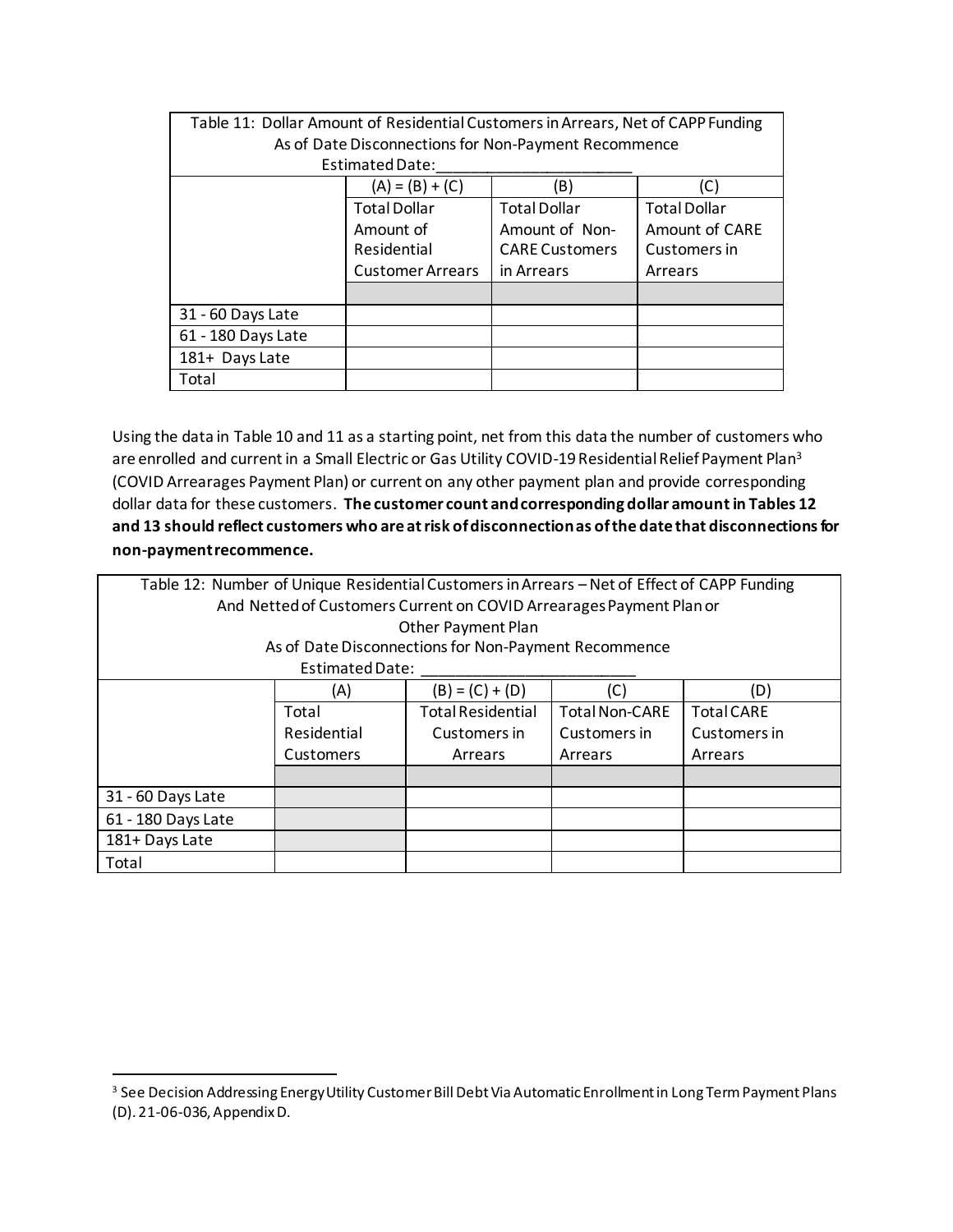| Table 13: Dollar Amount of Residential Customers in Arrears, Net of CAPP Funding |                         |                       |                       |  |  |
|----------------------------------------------------------------------------------|-------------------------|-----------------------|-----------------------|--|--|
| and Net of Amounts for Customers Current on COVID Arrearages Payment Plan        |                         |                       |                       |  |  |
| or Other Payment Plan                                                            |                         |                       |                       |  |  |
| As of Date Disconnections for Non-Payment Recommence                             |                         |                       |                       |  |  |
| <b>Estimated Date:</b>                                                           |                         |                       |                       |  |  |
|                                                                                  | $(A) = (B) + (C)$       | (B)                   | (C)                   |  |  |
|                                                                                  | <b>Total Dollar</b>     | <b>Total Dollar</b>   | <b>Total Dollar</b>   |  |  |
|                                                                                  | Amount of               | Amount of Non-        | <b>Amount of CARE</b> |  |  |
|                                                                                  | Residential             | <b>CARE Customers</b> | Customers in          |  |  |
|                                                                                  | <b>Customer Arrears</b> | in Arrears            | Arrears               |  |  |
|                                                                                  |                         |                       |                       |  |  |
| 31 - 60 Days Late                                                                |                         |                       |                       |  |  |
| 61 - 180 Days Late                                                               |                         |                       |                       |  |  |
| 181+ Days Late                                                                   |                         |                       |                       |  |  |
| Total                                                                            |                         |                       |                       |  |  |

- 2. Cost and Rate Impact Estimates, Arrearage Management Plan (AMP)
	- a. Using the data in Tables 12 & 13, project costs associated with placing in an Arrearage Management Plan<sup>4</sup> CARE customers reflected in Table 12 and for whom amounts are shown in Table 13 who are over 60 days in arrears as of the date that disconnection for non-payment recommences and who are not already enrolled and current on a payment plan and are at risk of disconnection. Assume all eligible customers will be on an AMP and 100% of AMP debt will be forgiven. Provide an estimate of the cost of forgiven arrearages for twelve months from the estimated date in Table 14 and an estimate for AMP administrative expenses over the same time period.

| Table 14: Dollar Amount of 100% AMP Debt Forgiveness |               |  |  |  |
|------------------------------------------------------|---------------|--|--|--|
| Date Disconnections for Non-Payment Recommences      |               |  |  |  |
| <b>Estimated Date:</b>                               |               |  |  |  |
|                                                      | Dollar Amount |  |  |  |
|                                                      |               |  |  |  |
| Forgiven Arrearages Cost (12                         |               |  |  |  |
| months)                                              |               |  |  |  |
| Program Administrative Expenses                      |               |  |  |  |

b. Estimate the Non-CARE and CARE average residential rate impact of the total estimated costs calculated in Table 14 above using current effective rates. Provide an estimated Non-CARE and CARE monthly bill impact using monthly usage data for a typical Non-CARE and CARE customer.

<sup>4</sup> D.20-06-003.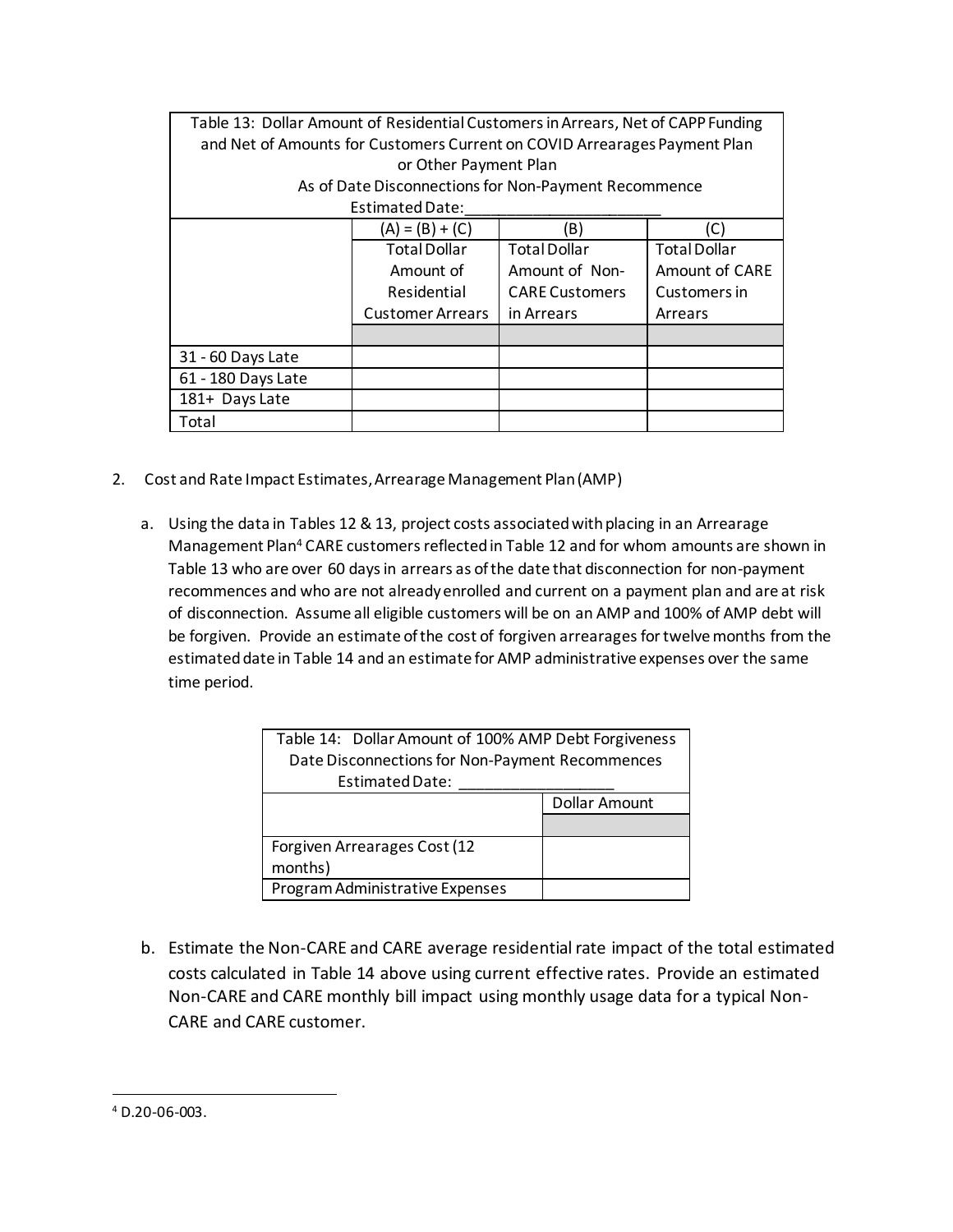- 3. Cost and Rate Estimates for Capping Disconnection Rates at 2018 Level
	- a. Review Table 15 data for your utility which is based on data submitted by your utility in connection with the Senate Bill (SB) 598 Report issued May 2020.<sup>5</sup>

| Table 15: Residential Disconnections Rate - SB 598 Report Issued May 2020 |            |           |         |        |            |            |
|---------------------------------------------------------------------------|------------|-----------|---------|--------|------------|------------|
|                                                                           | Alpine Gas | West      | Liberty | Bear   | PacifiCorp | Southwest  |
|                                                                           |            | Coast Gas |         | Valley |            | Gas        |
| 2015                                                                      | 0.00%      | 0.79%     | 0.92%   | 2.70%  | 2.94%      | $N/A^*$    |
| 2016                                                                      | 0.07%      | 0.94%     | 1.02%   | 2.19%  | 2.49%      | $N/A^*$    |
| 2017                                                                      | 0.19%      | 3.15%     | 0.95%   | 2.26%  | 1.72%      | 4.27%      |
| 2018                                                                      | 0.00%      | 3.46%     | 0.92%   | 1.74%  | 2.31%      | 3.72%      |
| 2019                                                                      | 0.24%      | 2.60%     | 0.82%   | 3.60%  | 4.15%      | $3.13%$ ** |

\*Southwest Gas is not able to provide data from 2015 and 2016 because the Company's system only retains information for 24 months.

\*\*Preliminary 2019 data.

b. Using the 2018 disconnections rate in Table 15 as a cap, compare this disconnection rate to the disconnection rate that would result for customers reflectedin Table 12 and for whom amounts are shown in Table 13. Assume all such customers will be disconnected.<sup>6</sup> In calculating the dollar amount in column D, assume that anyexcess disconnection rate corresponds to customers in Table 12<sup>7</sup> and all customers have the same average arrearage amount.<sup>8</sup> Provide this cost for twelve months from the estimated date in Table 16 and an estimate for administrative expense over the same time period.

<sup>5</sup> Se[e https://www.cpuc.ca.gov/-/media/cpuc-website/divisions/office-of-governmental-affairs-](https://www.cpuc.ca.gov/-/media/cpuc-website/divisions/office-of-governmental-affairs-division/reports/2020/2020-pu-code-9105-report.pdf)

[division/reports/2020/2020-pu-code-9105-report.pdf](https://www.cpuc.ca.gov/-/media/cpuc-website/divisions/office-of-governmental-affairs-division/reports/2020/2020-pu-code-9105-report.pdf) ; The rates shown are graphed in Figure 15 of the referenced report.

<sup>6</sup> To calculate the disconnection rate in Table 12, divide the total amount of column B by the total amount of column A.

 $7$  Using the total amount in column A of Table 12 in the denominator, solve for the number of disconnected customersin the excess disconnection cap rate in column C of Table 16.

<sup>8</sup> To calculate the average arrearage amount per customerin Table 13, divide the total amount of column A by the total amount of column B of Table 12.